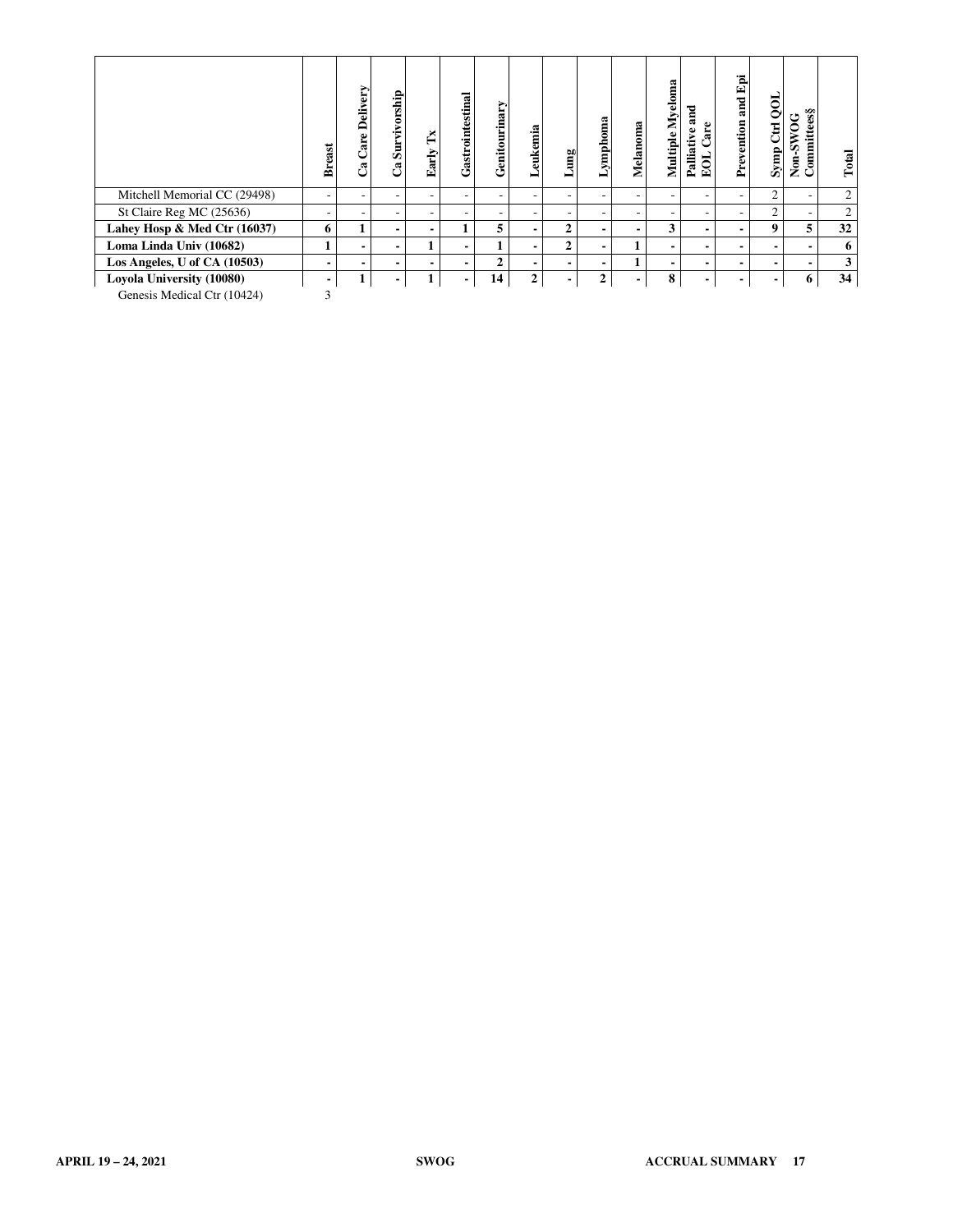|                                                                                                                                        | <b>Breast</b>            | Ca Care Delivery         | Ca Survivorship                                      | Early Tx                 | Gastrointestinal                         | Genitourinary                  | Leukemia                                   | Lung                                       | Lymphoma                                   | Melanoma                                 | Multiple Myeloma          | Palliative and<br>EOL Care     | Prevention and Epi       | Symp Ctrl QOL            | Non-SWOG<br>Committees§                              | Total           |
|----------------------------------------------------------------------------------------------------------------------------------------|--------------------------|--------------------------|------------------------------------------------------|--------------------------|------------------------------------------|--------------------------------|--------------------------------------------|--------------------------------------------|--------------------------------------------|------------------------------------------|---------------------------|--------------------------------|--------------------------|--------------------------|------------------------------------------------------|-----------------|
| Michigan CRC NCORP (11110)                                                                                                             | $\overline{\mathbf{3}}$  | $\sqrt{2}$               | $\mathfrak{Z}$                                       |                          | $\overline{\phantom{a}}$                 | 10                             | $\mathbf{1}$                               | 12                                         |                                            | $\overline{2}$                           | $\overline{\phantom{a}}$  | $\overline{c}$                 | 3                        | $\overline{\phantom{a}}$ | $\overline{\phantom{a}}$                             | $\overline{38}$ |
| Montana NCORP (10891)                                                                                                                  | $\mathbf{1}$             | 6                        | $\mathbf{1}$                                         | $\mathbf{1}$             | $\overline{c}$                           | $\overline{\phantom{a}}$       | $\mathbf{1}$                               | 8                                          | $\overline{5}$                             | $\bar{\phantom{a}}$                      | $\mathbf{1}$              | $\overline{\phantom{a}}$       |                          | $\frac{1}{2}$            | $\overline{\phantom{a}}$                             | $\overline{26}$ |
| Nevada CRF NCORP (13500)                                                                                                               | $\overline{c}$           | $\mathbf{1}$             | $\overline{\phantom{a}}$                             | $\mathbf{1}$             | $\overline{\phantom{a}}$                 | $\overline{3}$                 | $\overline{2}$                             | $\mathbf{1}$                               | $\blacksquare$                             | $\sim$                                   | $\overline{\phantom{a}}$  | $\overline{\phantom{a}}$       | $\overline{\phantom{a}}$ | $\overline{\phantom{a}}$ | $\mathbf{1}$                                         | 11              |
| New Mexico MU-NCORP (11331)                                                                                                            | 10                       | $\mathfrak{Z}$           | $\overline{\phantom{a}}$                             | 3                        | 4                                        | $\mathbf{1}$                   | $\mathbf{2}$                               | 6                                          | $\blacksquare$                             | $\mathbf{1}$                             | $\overline{4}$            | $\overline{\phantom{a}}$       | $\overline{\phantom{a}}$ | $\overline{\phantom{m}}$ | $\overline{\phantom{a}}$                             | $\overline{34}$ |
| Northwell NCORP (32301)                                                                                                                | $\overline{\phantom{a}}$ | $\blacksquare$           |                                                      | $\overline{\phantom{a}}$ | $\overline{2}$                           | $\overline{\phantom{a}}$       | $\overline{\phantom{a}}$                   |                                            | $\overline{\phantom{0}}$                   | $\mathbf{1}$                             | $\overline{\phantom{a}}$  | $\overline{\phantom{a}}$       | $\mathbf{1}$             | $\mathbf{1}$             | $\overline{\phantom{a}}$                             | $\overline{5}$  |
| Ozarks NCORP (10210)                                                                                                                   | 5                        | $\overline{\phantom{a}}$ | 3                                                    | $\overline{\phantom{a}}$ | $\mathbf{1}$                             | 10                             | $\mathbf{1}$                               | 3                                          | 3                                          | $\overline{\phantom{a}}$                 | $\overline{\phantom{a}}$  | $\overline{\phantom{a}}$       | $\mathbf{1}$             | $\overline{5}$           | $\overline{\phantom{a}}$                             | $\overline{32}$ |
| PCRC NCORP (3007)                                                                                                                      | 8                        | $\overline{4}$           | $\mathbf{r}$                                         | $\overline{c}$           | $\mathfrak{Z}$                           | $\tau$                         | $\frac{1}{2}$                              | $\mathbf{1}$                               | $\frac{1}{2}$                              | $\overline{c}$                           | $\mathbf{1}$              | $\overline{a}$                 | L.                       | $\mathbf{1}$             | $\overline{2}$                                       | 31              |
| Southeast COR NCORP (11108)                                                                                                            | 12                       | $\mathfrak{2}$           | $\sim$                                               | $\blacksquare$           | $\mathbf{1}$                             | $\mathbf{1}$                   | $\overline{\phantom{a}}$                   | $\overline{5}$                             | $\blacksquare$                             | $\overline{\phantom{a}}$                 | $\overline{\phantom{a}}$  | $\overline{\phantom{a}}$       | $\mathbf{1}$             | 104                      | $\overline{\phantom{a}}$                             | 126             |
| Upstate NCORP (10122)<br>Western States NCORP (31507)                                                                                  | 1<br>$\sqrt{2}$          | 114<br>21                | $\overline{\phantom{a}}$                             | $\overline{\phantom{a}}$ | $\overline{\phantom{a}}$<br>$\mathbf{1}$ | $\mathbf{1}$<br>$\overline{a}$ | $\overline{\phantom{a}}$<br>$\overline{4}$ | $\overline{2}$<br>$\overline{\phantom{a}}$ | $\overline{4}$                             | $\overline{\phantom{a}}$<br>$\mathbf{1}$ | $\mathbf{1}$<br>$\sim$    | $\overline{\phantom{a}}$       | $\overline{\phantom{a}}$ | 58                       | $\overline{\phantom{a}}$                             | 181<br>$30\,$   |
| Wisconsin NCORP (26010)                                                                                                                |                          | 3                        | $\overline{\phantom{a}}$<br>$\overline{\phantom{a}}$ | 1<br>$\mathbf{1}$        | $\mathbf{1}$                             | 2                              | $\overline{a}$                             | $\mathbf{1}$                               | $\overline{\phantom{a}}$<br>$\overline{3}$ | $\overline{3}$                           | 8                         | $\overline{\phantom{a}}$<br>÷, | $\overline{a}$<br>1      |                          | $\overline{\phantom{a}}$<br>$\overline{\phantom{a}}$ | 23              |
|                                                                                                                                        |                          |                          |                                                      |                          |                                          |                                |                                            |                                            |                                            |                                          |                           |                                |                          |                          |                                                      |                 |
| <b>NCORP Total</b>                                                                                                                     | 123                      | 369                      | 35                                                   | 19                       | 46                                       | 206                            | 38                                         | 83                                         | 53                                         | 37                                       | 53                        | 8                              | 26                       | 384                      | 52                                                   | 1532            |
| <b>FOREIGN MEMBERS</b>                                                                                                                 |                          |                          |                                                      |                          |                                          |                                |                                            |                                            |                                            |                                          |                           |                                |                          |                          |                                                      |                 |
| INC, Bogota (Colombia)                                                                                                                 | $\overline{\phantom{a}}$ | $\overline{\phantom{a}}$ | $\overline{\phantom{a}}$                             | $\overline{\phantom{a}}$ | $\overline{\phantom{a}}$                 |                                | $\overline{\phantom{a}}$                   |                                            | $\overline{\phantom{0}}$                   | $\overline{\phantom{a}}$                 |                           | $\overline{\phantom{a}}$       | $\overline{\phantom{a}}$ | 7                        | $\overline{\phantom{a}}$                             | $\tau$          |
| <b>INCan</b> (Mexico)                                                                                                                  | $\overline{\phantom{a}}$ | $\overline{\phantom{a}}$ | $\overline{\phantom{a}}$                             | $\overline{\phantom{a}}$ | $\overline{\phantom{a}}$                 | $\overline{\phantom{a}}$       | $\overline{\phantom{a}}$                   | $\overline{\phantom{a}}$                   | $\qquad \qquad \blacksquare$               | $\overline{\phantom{a}}$                 | $\overline{\phantom{a}}$  | $\overline{\phantom{a}}$       | $\overline{\phantom{a}}$ | 13                       | $\overline{\phantom{a}}$                             | 13              |
| King Faisal Spec Hos (Saudi Arabia)                                                                                                    | $\overline{\phantom{a}}$ | $\overline{\phantom{a}}$ | $\overline{\phantom{a}}$                             | $\overline{\phantom{a}}$ | $\overline{\phantom{a}}$                 | $\overline{\phantom{a}}$       | $\blacksquare$                             | $\overline{a}$                             | $\overline{c}$                             | $\overline{\phantom{a}}$                 | $\overline{\phantom{a}}$  | $\overline{\phantom{a}}$       | $\overline{\phantom{a}}$ | $\overline{a}$           | $\overline{\phantom{a}}$                             | $\overline{2}$  |
| <b>FOREIGN MEMBERS Total</b>                                                                                                           | $\blacksquare$           | $\blacksquare$           | $\blacksquare$                                       | $\overline{\phantom{a}}$ | $\blacksquare$                           | $\blacksquare$                 | $\overline{\phantom{a}}$                   | $\overline{\phantom{a}}$                   | $\mathbf{2}$                               | $\blacksquare$                           | $\blacksquare$            | $\overline{\phantom{a}}$       | $\overline{\phantom{a}}$ | 20                       | $\blacksquare$                                       | 22              |
| <b>NON-SWOG</b>                                                                                                                        |                          |                          |                                                      |                          |                                          |                                |                                            |                                            |                                            |                                          |                           |                                |                          |                          |                                                      |                 |
| <b>ALLIANCE</b>                                                                                                                        | 48                       | 18                       | 4                                                    | 6                        | 56                                       | 66                             | 5                                          | 54                                         | 35                                         | 10                                       | 47                        | $\overline{4}$                 | 11                       | $\overline{\phantom{a}}$ | $\overline{\phantom{a}}$                             | 364             |
| <b>CCTG</b>                                                                                                                            | 18                       | $\overline{a}$           | $\mathcal{L}$                                        | $\mathbb{Z}^2$           | $\overline{a}$                           | $\omega$                       | $\frac{1}{2}$                              | $\mathbb{Z}^2$                             | $\sim$                                     | $\overline{a}$                           | $\sim$                    | $\overline{\phantom{a}}$       | $\mathbf{1}$             | $\overline{\phantom{a}}$ | $\mathcal{L}$                                        | 19              |
| COG                                                                                                                                    | $\overline{\phantom{a}}$ | $\overline{\phantom{a}}$ | $\overline{\phantom{a}}$                             | $\blacksquare$           | $\overline{\phantom{a}}$                 | $\overline{\phantom{a}}$       | $\overline{\phantom{a}}$                   | $\overline{\phantom{a}}$                   | 91                                         | $\overline{\phantom{a}}$                 | $\overline{\phantom{a}}$  | $\overline{\phantom{a}}$       | $\overline{\phantom{a}}$ | $\overline{\phantom{a}}$ | $\overline{\phantom{a}}$                             | 91              |
| <b>ECOG-ACRIN</b>                                                                                                                      | 37                       | 14                       | $\tau$                                               | 6                        | 46                                       | 95                             | $\mathbf{1}$                               | 25                                         | 23                                         | 22                                       | 36                        | $\mathbf{1}$                   | 6                        | 21                       | $\overline{\phantom{a}}$                             | 340             |
| <b>NRG</b>                                                                                                                             | 104                      | 16                       | $\overline{4}$                                       | $\tau$                   | 22                                       | 84                             | $\frac{1}{2}$                              | 27                                         | 20                                         | 16                                       | 18                        | 11                             | $\overline{4}$           | 39                       | $\overline{a}$                                       | 372             |
| <b>NON-SWOG Total</b>                                                                                                                  | 207                      | 48                       | 15                                                   | 19                       | 124                                      | 245                            | 6                                          | 106                                        | 169                                        | 48                                       | 101                       | 16                             | 22                       | 60                       | $\blacksquare$                                       | 1186            |
| <b>Grand Total</b>                                                                                                                     | 505                      | 758                      | 80                                                   | 64                       | 290                                      | 885                            | 158                                        | 274                                        | 355                                        | 176                                      | 265                       | 38                             | 81                       | 564                      | 175                                                  | 4668            |
| § Registrations to studies for which SWOG no longer has an active disease committee are grouped under "Non-SWOG Committees" (e.g. Brai |                          |                          |                                                      |                          |                                          |                                |                                            |                                            |                                            |                                          |                           |                                |                          |                          |                                                      |                 |
| Sarcoma, Gynecology and Head and Neck).                                                                                                |                          |                          |                                                      |                          |                                          |                                |                                            |                                            |                                            |                                          |                           |                                |                          |                          |                                                      |                 |
| APRIL 19 - 24, 2021                                                                                                                    |                          |                          |                                                      | <b>SWOG</b>              |                                          |                                |                                            |                                            |                                            |                                          | <b>ACCRUAL SUMMARY</b> 18 |                                |                          |                          |                                                      |                 |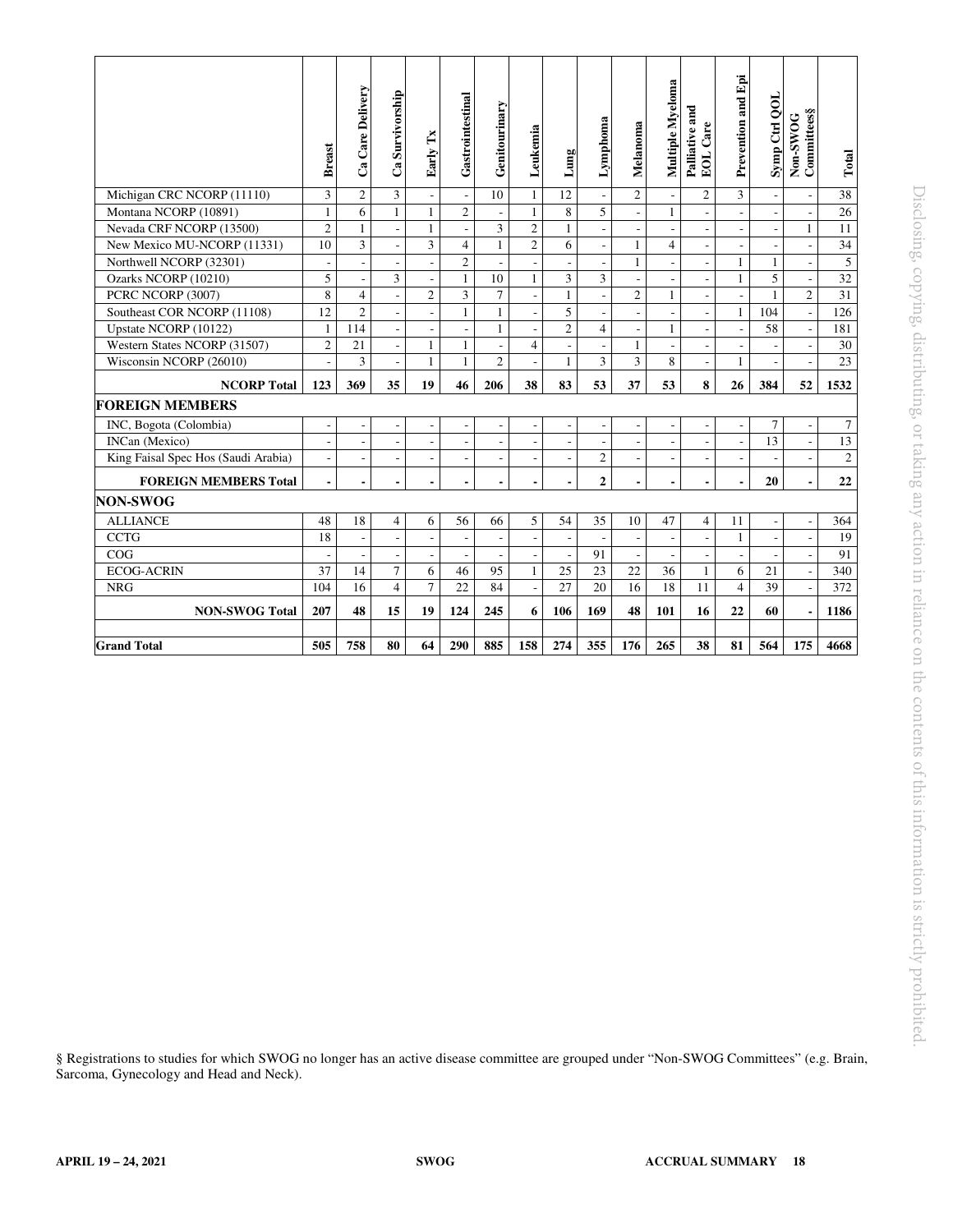### **SWOG Screen-Only\* Registrations to All Studies and Non-SWOG Screen-Only\* Registrations to SWOG Studies**

January 2020 through December 2020



\* Registrations onto screening steps without subsequent randomizations onto a treatment trial (e.g. screen failures).

### **Number of Patients Being Followed on SWOG-Coordinated Trials By Committee**

Data as of January 22, 2021

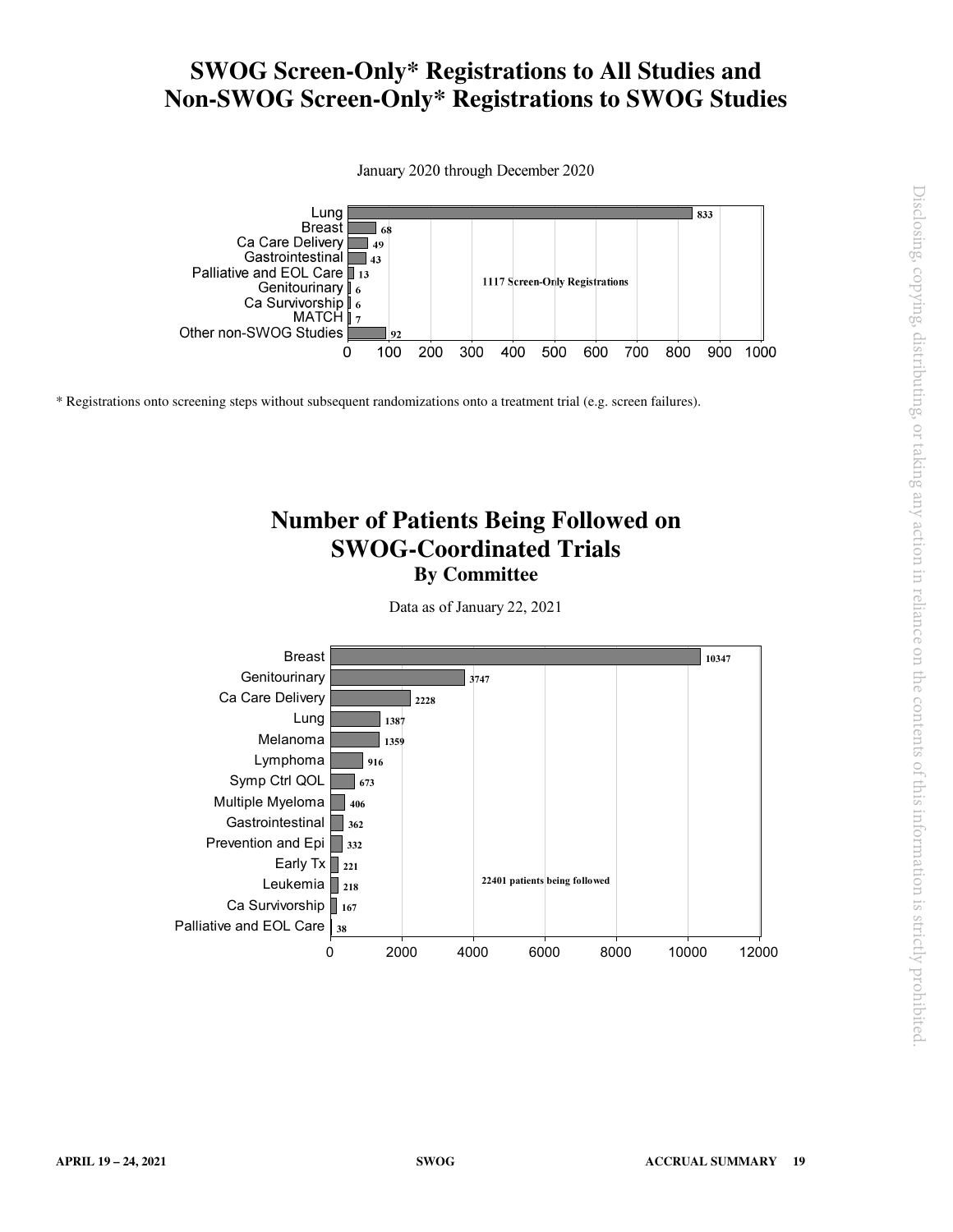### **Patient Characteristics**

# **Patients Registered to Any Network Trial**

#### **January 2020 through December 2020 Registrations**

|                       | Phase I and II |       | <b>Phase III</b> |       | Other* |       |  |
|-----------------------|----------------|-------|------------------|-------|--------|-------|--|
| AGE                   |                |       |                  |       |        |       |  |
| Median                | 63             |       | 62               |       | 54     |       |  |
| <b>Upper Quartile</b> | 70             |       | 70               |       | 64     |       |  |
| Lower Quartile        | 55             |       | 51               |       | 44     |       |  |
| <b>SEX</b>            |                |       |                  |       |        |       |  |
| Males                 | 414            | 60%   | 1342             | 42%   | 108    | 14%   |  |
| Females               | 270            | 39%   | 1863             | 58%   | 529    | 69%   |  |
| Unknown               | 1              | $0\%$ | 6                | $0\%$ | 135    | 17%   |  |
| <b>ETHNICITY</b>      |                |       |                  |       |        |       |  |
| Hispanic              | 40             | 6%    | 245              | 8%    | 72     | 9%    |  |
| Non-Hispanic          | 614            | 90%   | 2872             | 89%   | 682    | 88%   |  |
| Unknown               | 31             | 5%    | 94               | 3%    | 18     | 2%    |  |
| <b>RACE</b>           |                |       |                  |       |        |       |  |
| White                 | 575            | 84%   | 2539             | 79%   | 586    | 76%   |  |
| <b>Black</b>          | 47             | 7%    | 403              | 13%   | 75     | 10%   |  |
| Asian                 | 19             | $3\%$ | 77               | 2%    | 41     | 5%    |  |
| Pacific Islander      | $\mathbf{1}$   | $0\%$ | $\overline{4}$   | $0\%$ | 13     | 2%    |  |
| Native                | 3              | $0\%$ | 12               | $0\%$ | 3      | $0\%$ |  |
| Multi-Racial          | $\mathbf{0}$   | $0\%$ | 15               | $0\%$ | 3      | $0\%$ |  |
| Unknown               | 40             | 6%    | 161              | 5%    | 51     | 7%    |  |

\*Study Type of "Other" includes those primarily under the NCORP Research Base.

# **Patients Registered to Any Network Trial**

#### **January 2017 through December 2020 Registrations**

|                       | <b>Jan 2017</b><br>Dec 2017 |       | <b>Jan 2018</b><br><b>Dec 2018</b> |       | <b>Jan 2019</b><br>Dec 2019 |       | <b>Jan 2020</b><br><b>Dec 2020</b> |       |
|-----------------------|-----------------------------|-------|------------------------------------|-------|-----------------------------|-------|------------------------------------|-------|
| AGE                   |                             |       |                                    |       |                             |       |                                    |       |
| Median                | 60                          |       | 60                                 |       | 62                          |       | 61                                 |       |
| <b>Upper Quartile</b> | 68                          |       | 69                                 |       | 70                          |       | 69                                 |       |
| Lower Quartile        | 50                          |       | 50                                 |       | 51                          |       | 50                                 |       |
| <b>SEX</b>            |                             |       |                                    |       |                             |       |                                    |       |
| Males                 | 1901                        | 35%   | 1383                               | 31%   | 1641                        | 34%   | 1864                               | 40%   |
| Females               | 3522                        | 65%   | 3002                               | 68%   | 3248                        | 66%   | 2662                               | 57%   |
| Unknown               | $\boldsymbol{0}$            | $0\%$ | 34                                 | $1\%$ | $\mathbf{0}$                | $0\%$ | 142                                | 3%    |
| <b>ETHNICITY</b>      |                             |       |                                    |       |                             |       |                                    |       |
| Hispanic              | 389                         | 7%    | 393                                | 9%    | 429                         | 9%    | 357                                | 8%    |
| Non-Hispanic          | 4573                        | 84%   | 3897                               | 88%   | 4322                        | 88%   | 4168                               | 89%   |
| Unknown               | 461                         | 9%    | 129                                | 3%    | 138                         | 3%    | 143                                | 3%    |
| <b>RACE</b>           |                             |       |                                    |       |                             |       |                                    |       |
| White                 | 4173                        | 77%   | 3555                               | 80%   | 3955                        | 81%   | 3700                               | 79%   |
| <b>Black</b>          | 456                         | 8%    | 456                                | 10%   | 526                         | 11%   | 525                                | 11%   |
| Asian                 | 160                         | 3%    | 137                                | 3%    | 145                         | 3%    | 137                                | 3%    |
| Pacific Islander      | 25                          | $0\%$ | 14                                 | $0\%$ | 19                          | $0\%$ | 18                                 | 0%    |
| Native                | 37                          | $1\%$ | 16                                 | $0\%$ | 22                          | $0\%$ | 18                                 | $0\%$ |
| Multi-Racial          | 13                          | $0\%$ | 18                                 | $0\%$ | 19                          | $0\%$ | 18                                 | 0%    |
| Unknown               | 559                         | 10%   | 223                                | 5%    | 203                         | 4%    | 252                                | 5%    |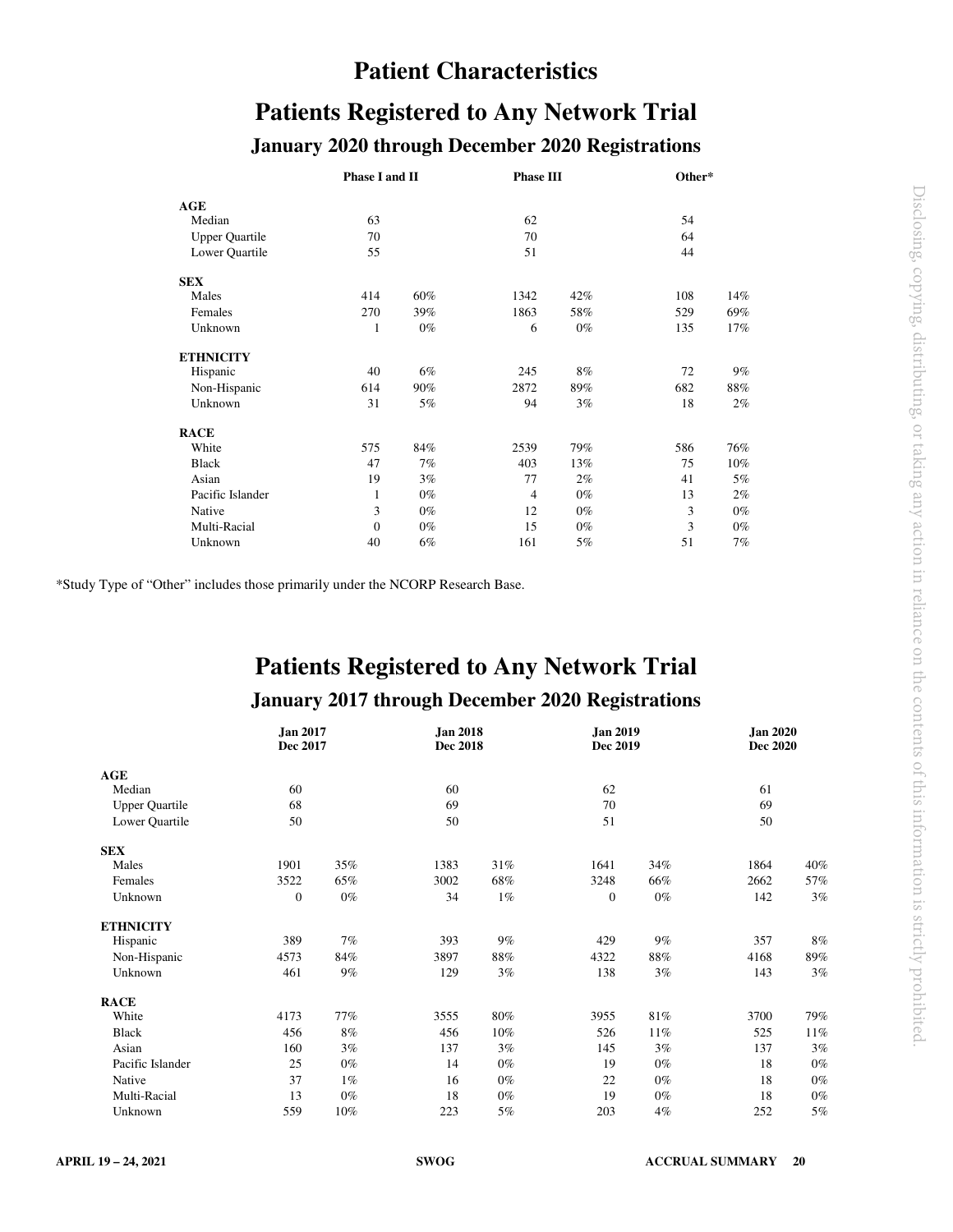